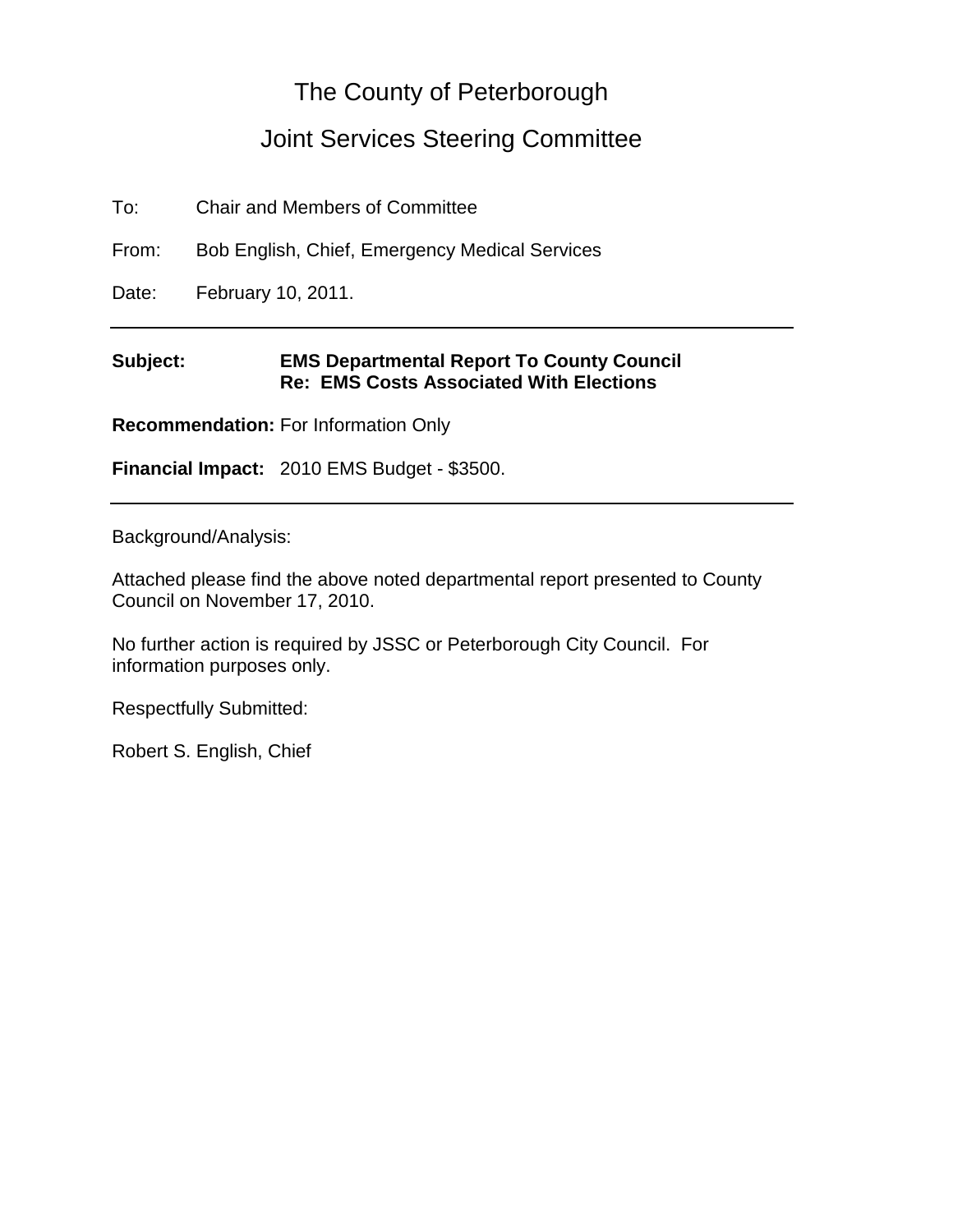# The County of Peterborough

# County Council

To: Warden and Members of Council

From: Randy Mellow, Deputy Chief, EMS

Date: November 17, 2010.

**Subject:** EMS Costs Associated with Elections

**Recommendation:** Council appeal to the Provincial and Federal Governments to amend the Elections Acts to exempt emergency service employers from the mandate to provide hours free from work where alternate methods of voting are available.

**Financial Impact:** Potential Cost Savings

#### **Background/Analysis:**

Federal, Provincial and Municipal Election Acts all provide for employees to be afforded time free from work in order to vote in elections, as follows;

Federal Elections Act:

132. (1) Every employee who is an elector is entitled, during voting hours on polling day, to have three consecutive hours for the purpose of casting his or her vote and, if his or her hours of work do not allow for those three consecutive hours, his or her employer shall allow the time for voting that is necessary to provide those three consecutive hours.

Provincial Elections Act:

6. [\(3\)](http://www.e-laws.gov.on.ca/html/statutes/french/elaws_statutes_90e06_f.htm#s6s3) Every employee who is qualified to vote shall, while the polls are open on polling day at an election, have three consecutive hours for the purpose of voting and, if the hours of his or her employment do not allow for three consecutive hours, the employee may request that his or her employer allow such additional time for voting as may be necessary to provide those three consecutive hours and the employer shall grant the request. R.S.O. 1990, c. E.6, s. 6 (3).

Municipal Elections Act: